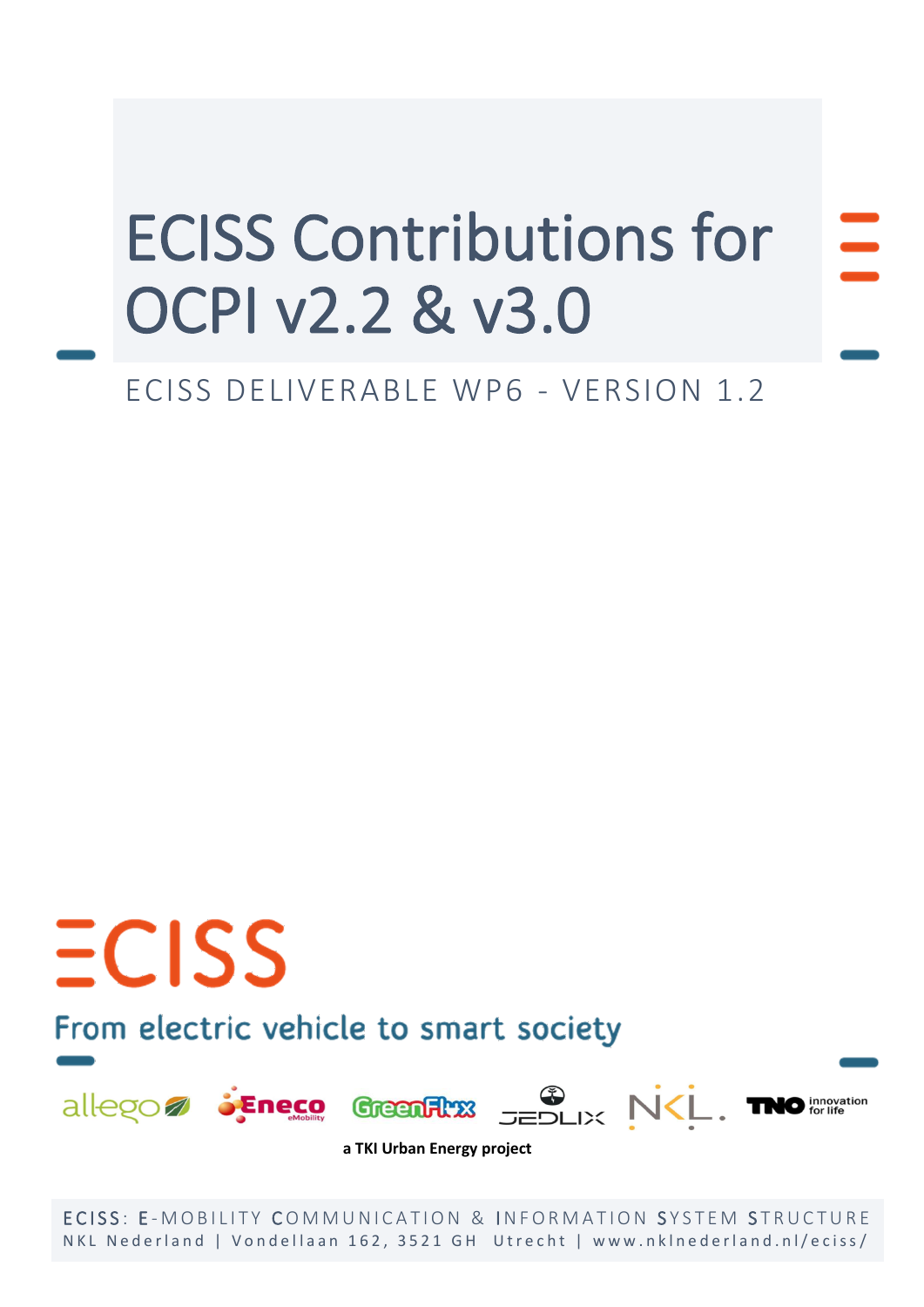# Contents

| 1. |  |
|----|--|
|    |  |
|    |  |
|    |  |
|    |  |
|    |  |
|    |  |
|    |  |
|    |  |
|    |  |
|    |  |
|    |  |
|    |  |
|    |  |
|    |  |
|    |  |
|    |  |
|    |  |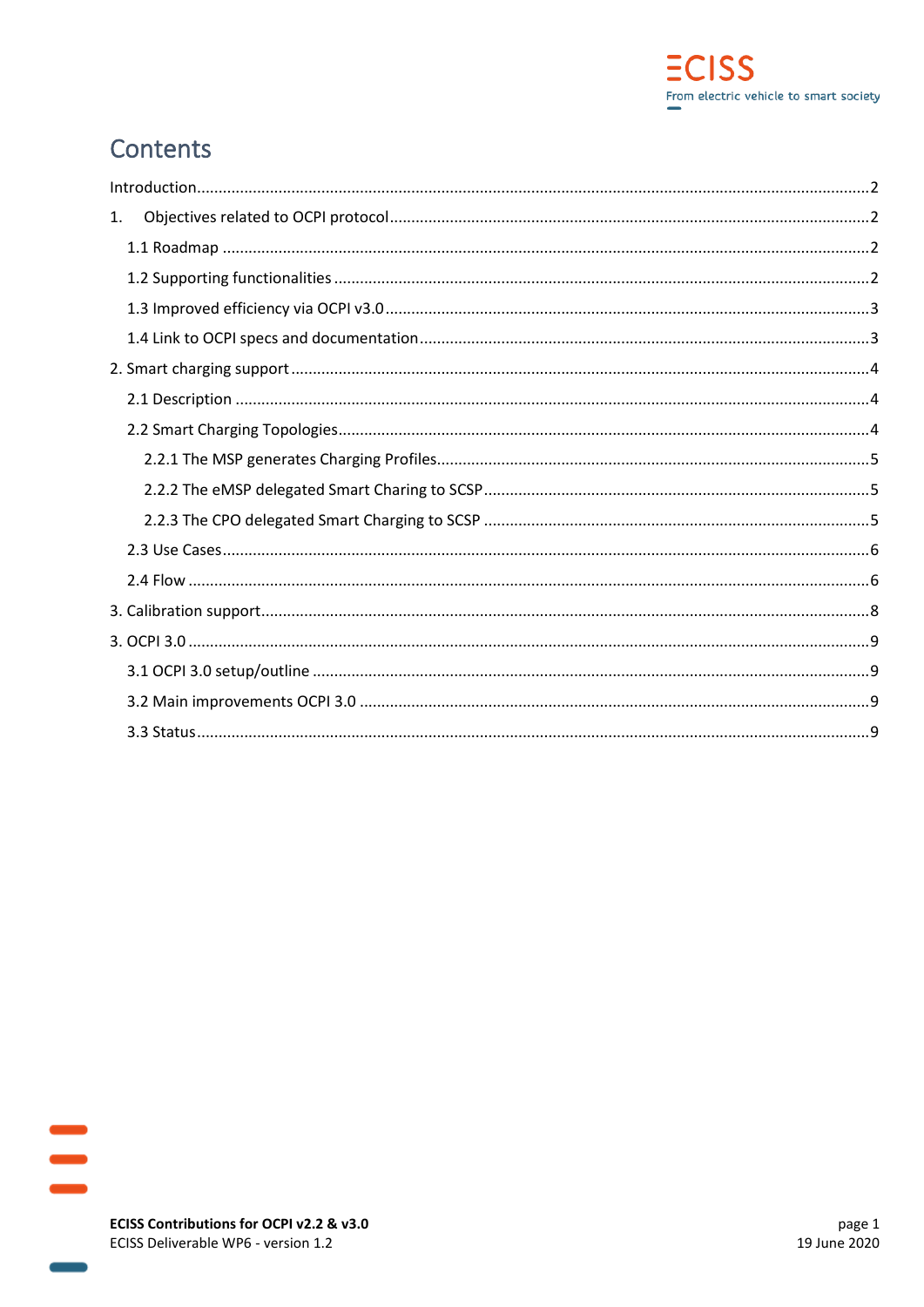# <span id="page-2-0"></span>Introduction

# <span id="page-2-1"></span>1. Objectives related to OCPI protocol

From Electric Vehicle to a Smart Society is strongly related to having the right technologies available. Because of that a main objective of ECISS is improve the OCPI protocol to achieve better national and international connection to market demands and support a faster roll out with extended services for EV drivers in an interoperable way.

## <span id="page-2-2"></span>1.1 Roadmap

The ECISS project is strongly connected to the OCPI roadmap as shown below.



OCPI is developed via three different ways:

- 1. Different specific projects. Currently:
	- a. ECISS project
	- b. evRoaming4EU project
- 2. Input directly from the OCPI community
- 3. Input from external organizations e.g.: ISO, IEC, eMI3, eViolin, etc

## <span id="page-2-3"></span>1.2 Supporting functionalities

In the ECISS proposal and project two main issues are mentioned regarding the objectives:

On national level one of the biggest issues is support for Smart Charging. Not only on technical level but also on functional and usability level.

On international level the main topic was support of Calibration law, which is also referred to as "Eichrecht", referring to the Germany implementation of the Calibration law for electric mobility.

**ECISS Contributions for OCPI v2.2 & v3.0** page 2 ECISS Deliverable WP6 - version 1.2 19 June 2020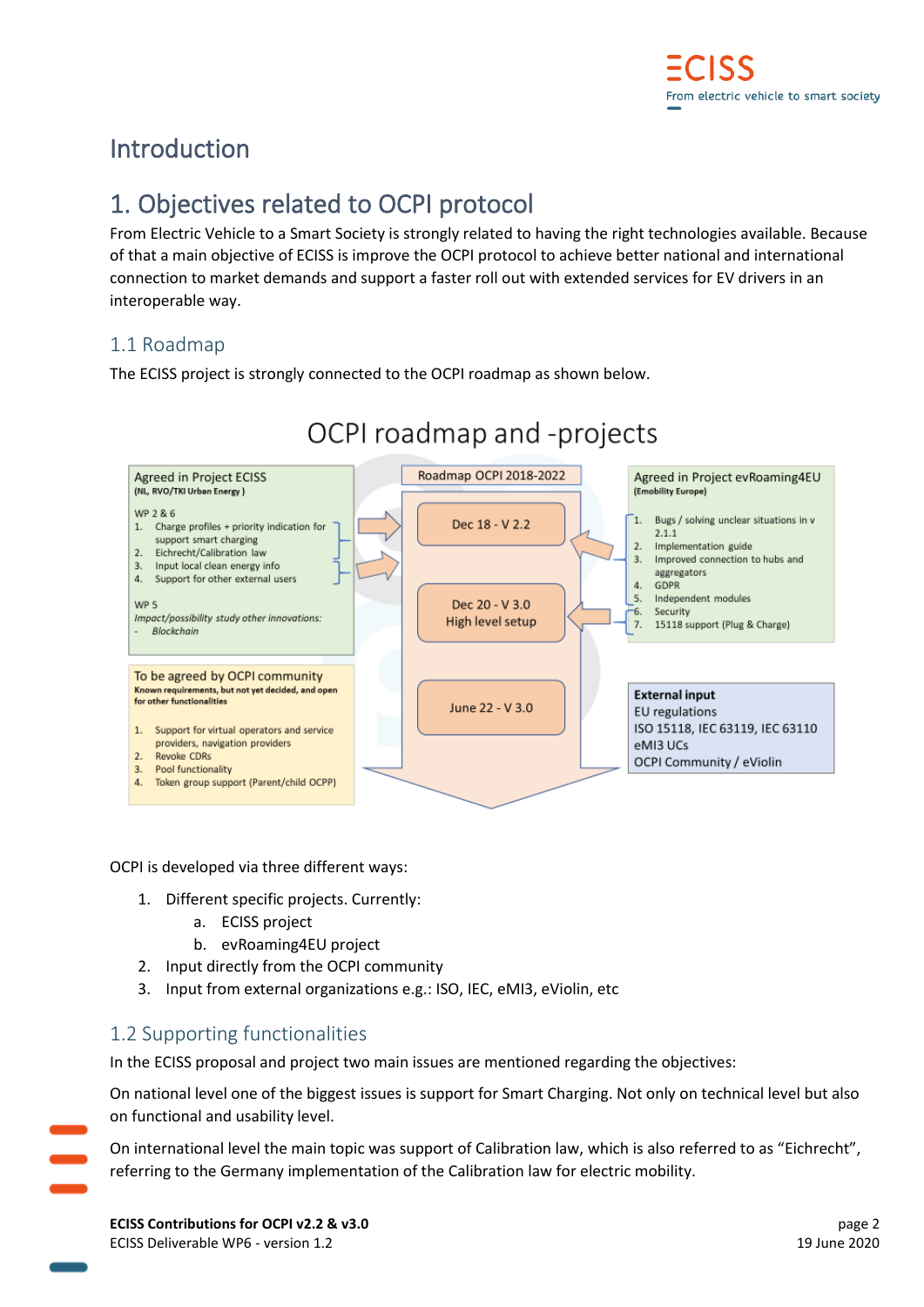There are two other supported functionalities that are part of ECISS:

- Input for local green energy usage
- Support for other roles

These last two functionalities have been integrated in OCPI via ECISS input, but not further described in this document.

## <span id="page-3-0"></span>1.3 Improved efficiency via OCPI v3.0

To improve the efficiency of OCPI, the ECISS project also contributed to the first initial setup of OCPI v3.0 which is based on a radical architectural change and improvement. During the project the first high level overview has been created.

## <span id="page-3-1"></span>1.4 Link to OCPI specs and documentation

All OCPI specs and documentation of OCPI v2.2 can be found at: [www.ocpi-protocol.org](http://www.ocpi-protocol.org/) or [www.evroaming.org.](http://www.evroaming.org/)

OCPI v3.0 information is not yet public available. Until final publication of the total specs and documents this is only for project partners and OCPI community members that singed the IPR/CLA policies for OCPI. Upon request at the board of the EVRoaming foundation this information can be shown to others.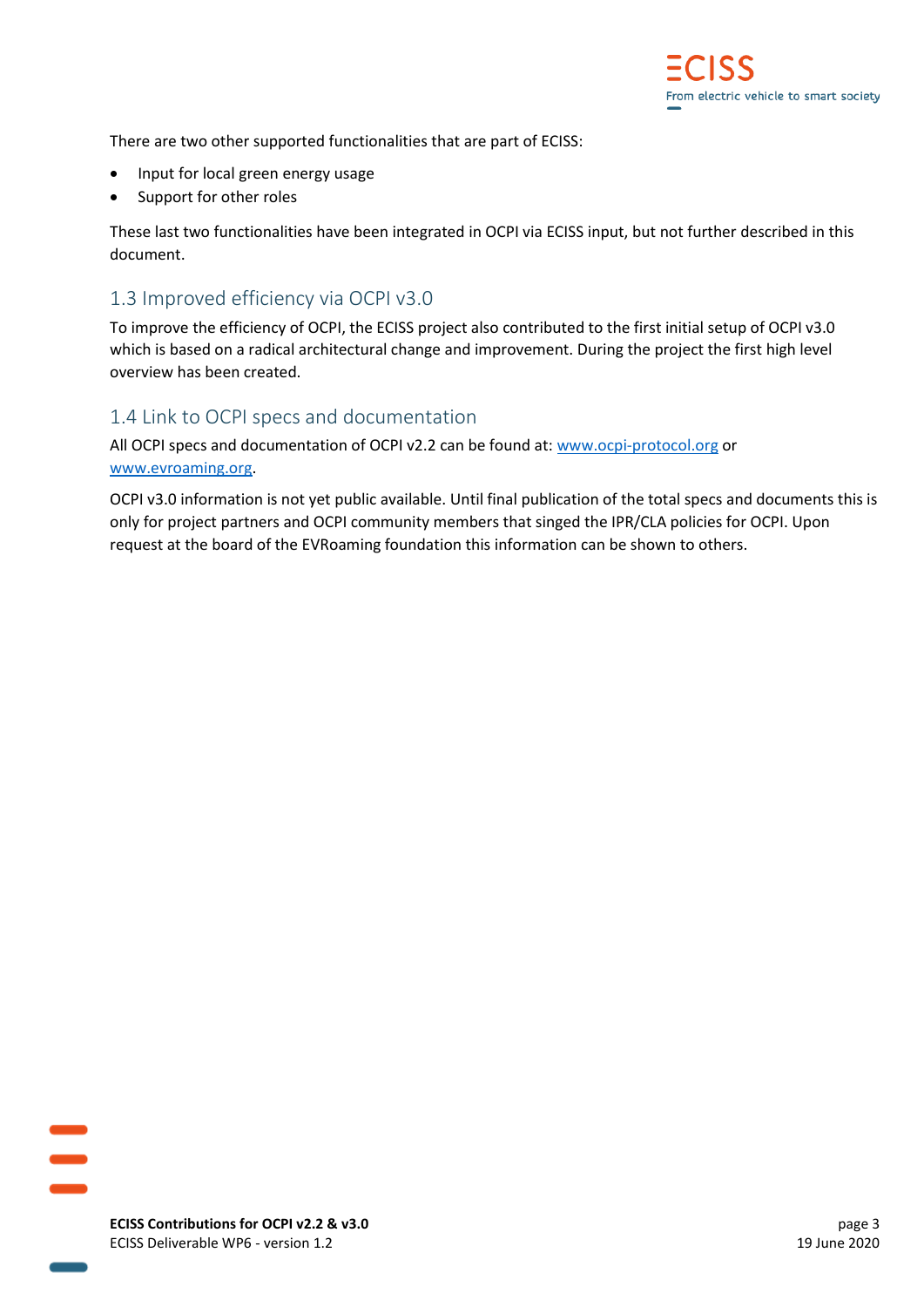# <span id="page-4-0"></span>2. Smart charging support

Supporting smart charging is based on the Use Cases defined in the ECISS project. It is added in OCPI as separate module. Officially as part of v2.2. but also usable with v2.1.1.

The OCPI functionality in itself is not Smart Charging functionality but can be used for requests to adjust the charging profiles of a running charging session. It can also be used for other charging demands and requirements. Because of that it was decided to name it: Charging profiles that can be used for supporting Smart Charging.

## <span id="page-4-1"></span>2.1 Description

With the ChargingProfiles module, parties with the role SCSP - Smart Charging Service Provider (can also be used by MSPs) can send (Smart) Charging Profiles requests to a Location/EVSE via the CPO/CSO. It is also possible to request the 'ActiveChargingProfile' from a Location/EVSE.

The ActiveChargingProfile is the charging profile as calculated by the EVSE. It is the result of the calculation of all smart charging inputs present in the EVSE, also Local Limits might be considered.

The ChargingProfile is similar to the concept of Charging Profiles in OCPP but exposes this functionality to third parties. These objects and the accompanying interfaces make certain abstractions that make them more suitable for energy parties to signal their intent. The data structures are based on OCPP 1.6 and 2.0 to make conversion of messages between OCPI and OCPP easy.

Charging Profiles set via this module are no guarantee that the EV will charge with the exact given limit, it is a maximum limit, not a target. A lot of factors influence the charging speed. The EV might not take the amount of energy that the EVSE is willing to provide to it, the battery might be too warm or almost full. A single-phase cable might be used on a three phase Charge Point. There can be local energy limits (load balancing between EVSEs on a relatively small energy connection to a group of EVSEs) that might limit the energy offered by the EVSE to the EV even further.

ChargingProfile can be created by the owner of a Token on Sessions that belong to that token. If another party sends a ChargingProfile and the CPO/CSO has no contract that allows that party to set profiles on sessions, the CPO/CSO is allowed to reject such profiles.

This module can be used by the eMSP, but can also be used by another party that provide "Smart Charging Services" (Smart Charging Service Provider (SCSP) / Aggregator / Energy Service Broker etc.) These SCSPs then depend on the CPO sending session information to them. They need to know which session is ongoing to be able to influence it. If a SCSP uses this module, read eMSP as SCSP.

OCPI provides the means for SCSPs to do this. Parties doing this have to adhere to local privacy laws, have to have setup contracts etc. Local laws might oblige explicit consent from the driver etc.

## <span id="page-4-2"></span>2.2 Smart Charging Topologies

There are different Smart Charging Topologies possible. Which topology can be used depends on the contracts between different parties.

Care must be taken to prevent mixing the different topologies. When multiple parties start sending Charging Profiles, the resulting charging speed might be unpredictable. In case of OCPP Charge Points, the result will be the minimum of all the Charging Profiles, resulting in a slower than needed charging speed.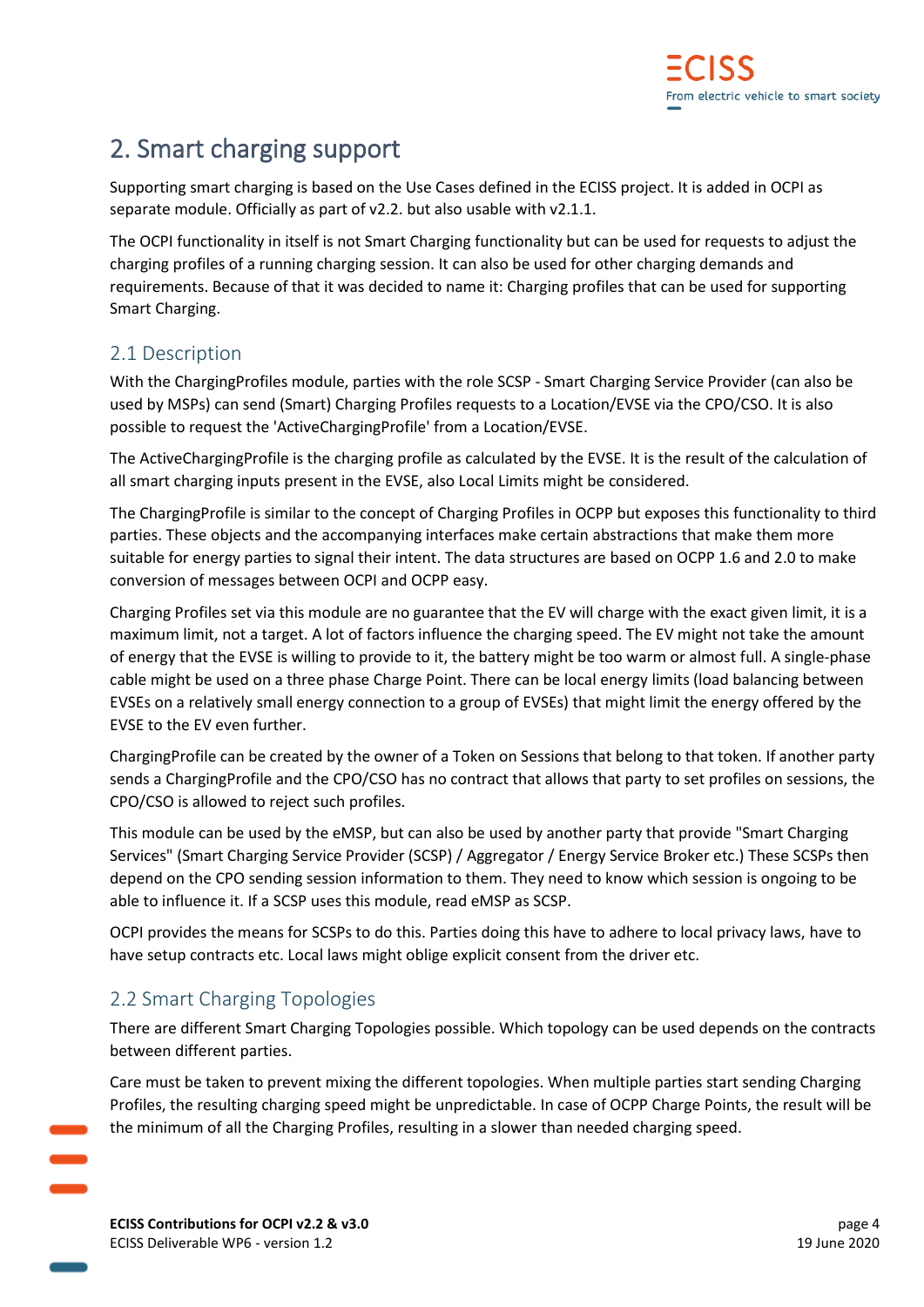#### <span id="page-5-0"></span>2.2.1 The MSP generates Charging Profiles

The most straight forward topology, the MSP (or eMSP) generates ChargingProfiles for its own customers, no SCSP is involved. The eMSP 'owns' the customer, so if the eMSP knows that its customer agrees with the eMSP manipulating the charging speed, the eMSP is free to do this.



*Figure 1: Smart Charging Topology: The eMSP generates ChargingProfiles.*

| Interface | Role       |
|-----------|------------|
| Sender    | eMSP       |
| Receiver  | <b>CPO</b> |

#### <span id="page-5-1"></span>2.2.2 The eMSP delegated Smart Charing to SCSP

In the topology, the eMSP has delegated the generation of ChargingProfiles to a SCSP. For this, the eMSP and SCSP have agreed to use OCPI as the interface.

The eMSP 'owns' the customer, so if the eMSP knows that its customer agrees with the eMSP manipulating the charging speed, the eMSP is free to do this. The eMSP can forward OCPI Session Objects to the SCSP. the SCSP can act on the received/updated Session Objects, by sending Charging Profile commands via the eMSP to the CPO.

The eMSP and SCSP must consider that they have to oblige to local privacy laws when exchanging information about eMSPs customers.

From the CPO point of view, this topology is like the one above, the CPO will not know the difference.

|  | SCSP | ن ( | eMSP | OG. |  |  | → Charge Point |
|--|------|-----|------|-----|--|--|----------------|
|--|------|-----|------|-----|--|--|----------------|

| Figure 2. Smart Charging Topology: The eMSP generates Charging Profiles. |           |             |  |  |  |
|--------------------------------------------------------------------------|-----------|-------------|--|--|--|
| Connection                                                               | Interface | Role        |  |  |  |
| SCSP - eMSP                                                              | Sender    | <b>SCSP</b> |  |  |  |
| SCSP - eMSP                                                              | Receiver  | eMSP        |  |  |  |
| eMSP - CPO                                                               | Sender    | eMSP        |  |  |  |
| eMSP - CPO                                                               | Receiver  | <b>CPO</b>  |  |  |  |

|  |  |  | Figure 2. Smart Charging Topology: The eMSP generates ChargingProfiles. |
|--|--|--|-------------------------------------------------------------------------|
|  |  |  |                                                                         |

#### <span id="page-5-2"></span>2.2.3 The CPO delegated Smart Charging to SCSP

In this topology, the CPO has delegated the generation of ChargingProfiles to a SCSP. For this, the CPO and SCSP have agreed to use OCPI as the interface.

The CPO 'owns' the EVSE on which charging happens. As the CPO does not 'own' the customers, the CPO needs to make sure the EV driver knows that the charging speed might not be the maximum the driver has expected, this could be something as simple as a sticker on the Charge Point, or might even be part of the tariff text.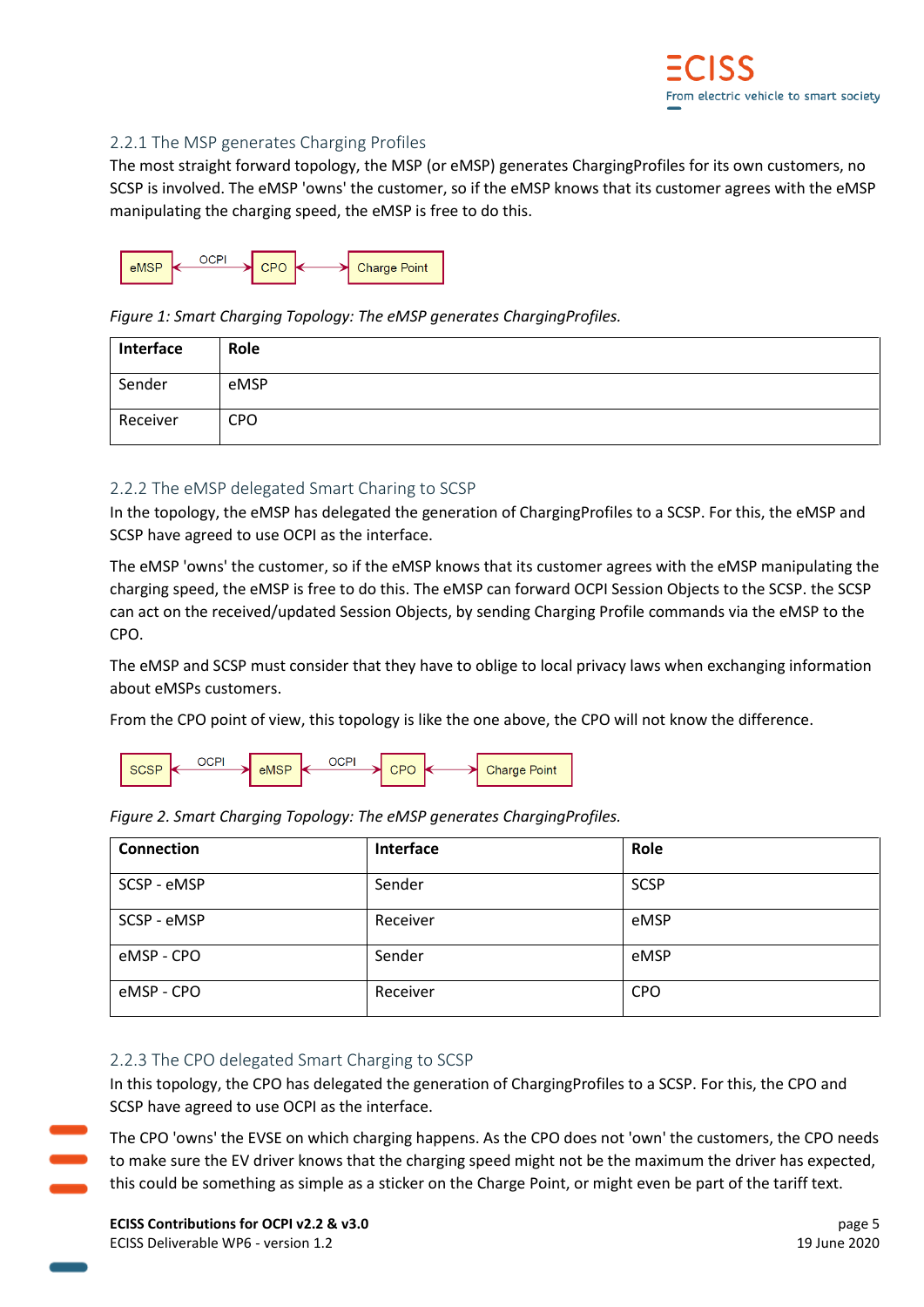The CPO might generate ChargingProfiles themselves, but as OCPI is then not used this is not part of this document.

The CPO can forward OCPI Session Objects to the SCSP. the SCSP can act on the received/updated Session Objects, by sending Charging Profile commands to the CPO.

The CPO and SCSP must take into account that they have to oblige to local privacy laws when exchanging information about eMSPs customers.

In this topology, the eMSP is not aware that the CPO is using OCPI to receive Charging Profiles from the SCSP.



*Figure 3. Smart Charging Topology: The eMSP generates ChargingProfiles.*

| Interface | Role        |
|-----------|-------------|
| Sender    | <b>SCSP</b> |
| Receiver  | <b>CPO</b>  |

#### <span id="page-6-0"></span>2.3 Use Cases

This module is designed to support the following use cases, for all the above mentioned topologies.

- The eMSP/SCSP sends/updates a ChargingProfile to manipulate an ongoing charging session.
- The eMSP/SCSP request to remove the set ChargingProfile from an ongoing charging session.
- The eMSP/SCSP request the ActiveChargingProfile for an ongoing charging session.
- The CPO updates the eMSP/SCSP of changes to an ActiveChargingProfile.

### <span id="page-6-1"></span>2.4 Flow

The ChargingProfile creation is a request to activate a charging profile on a running charging session. Most Charge Points are hooked up to the internet via a relative slow wireless connection. To prevent long blocking calls, the ChargingProfile module is designed to work asynchronously. (like the Commands module).

The Sender (Typically SCSP) sends a request to a Receiver (Typically CPO), via the Receiver interface. The Receiver checks if it can send the request to a Charge Point and will respond to the request with a status, indicating if the request can be sent to a Charge Point.

The Receiver sends the requested command (via another protocol, for example: OCPP) to a Charge Point. The Charge Point will respond if it understands the command and will try to execute the command. This response does not always mean that the ChargingProfile will be executed. The CPO will forward the result in a new POST request to the Sender (Typically SCSP) ChargingProfile interface.

The Sender (typically SCSP) can send the Charging Profile to the EVSE via the CPO by using the CPO PUT method for an ongoing session. The Sender can request the current profile the EVSE has calculated, based on different inputs, and is planned to be used for the ongoing session by calling the CPO GET method. The Sender has the ability to remove the Charging Profile for the session by calling the CPO DELETE method.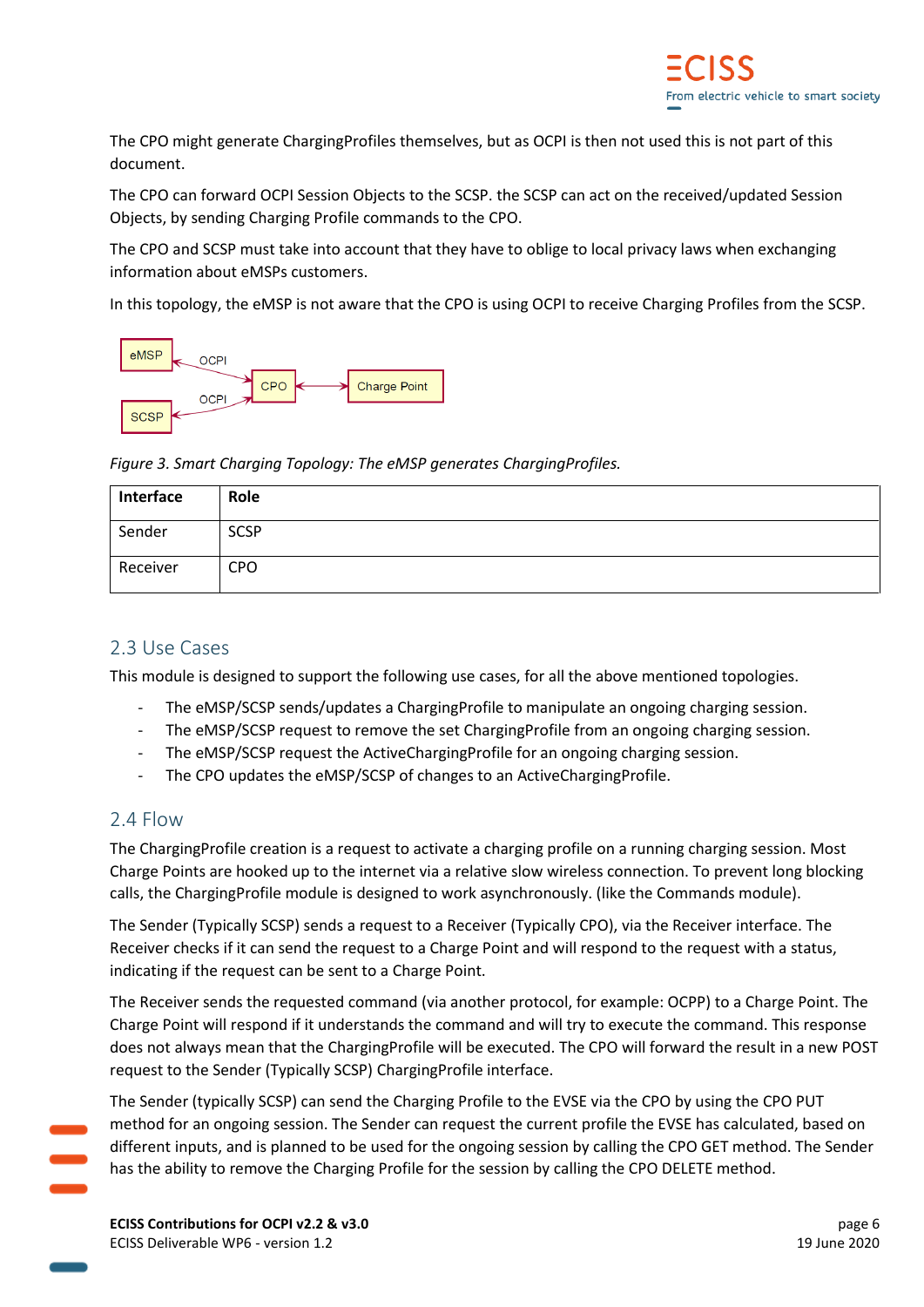When the Sender has (at least once) successfully sent a Charging Profile for an ongoing charging session, the Receiver (typically CPO) SHALL keep the Sender updated with changes to the ActiveChargingProfile of that Session. If the Receiver is aware of any changes, he notifies the Sender by calling the MSP PUT method. The changes might be triggered by the CPO sending additional Charging Profiles, or some local limit being applied to the Charge Point, and the Charge Point notifies the CPO of the Changes.

The Receiver can cancel/remove an existing ChargingProfile, it can let the eMSP know by calling the MSP PUT method.

For calculating optimum ChargingProfiles it might be useful for the eMSP or SCSP to know the ChargingProfile that the Charge Point has planned for the Session: ActiveChargingProfile. The ActiveChargingProfile might differ from ChargingProfile requested via OCPI. There might be other limiting factors being taken into account by the CPO and or Charge Point, that limit the ChargingProfile.

The ActiveChargingProfile profile can be requested by the Sender by calling the CPO GET method on the Charging Profile Receiver interface. The CPO will then ask the Charge Point for the planned ActiveChargingProfile. When that is received it is forwarded to the URL given by the eMSP or SCSP.

The CPO can limit the amount of request that can be done on the Charging Profiles interface, this too prevent creating a too high load or data usages. To do this the CPO can reject a request on the Charging Profile Receiver interface be responding with: TOO\_OFTEN.

If the Sender (typically eMSP or SCSP) wants to have a reference between the calls send to the Receivers interface and the asynchronous result received from the Charge Point via the CPO, the Sender can make some unique identifier part of the`response\_url` that is part of every method in the Receiver interface. The Receiver will call this URL when the result is received from the Charge Point. The Sender can then match the unique identifier from the URL called with the request.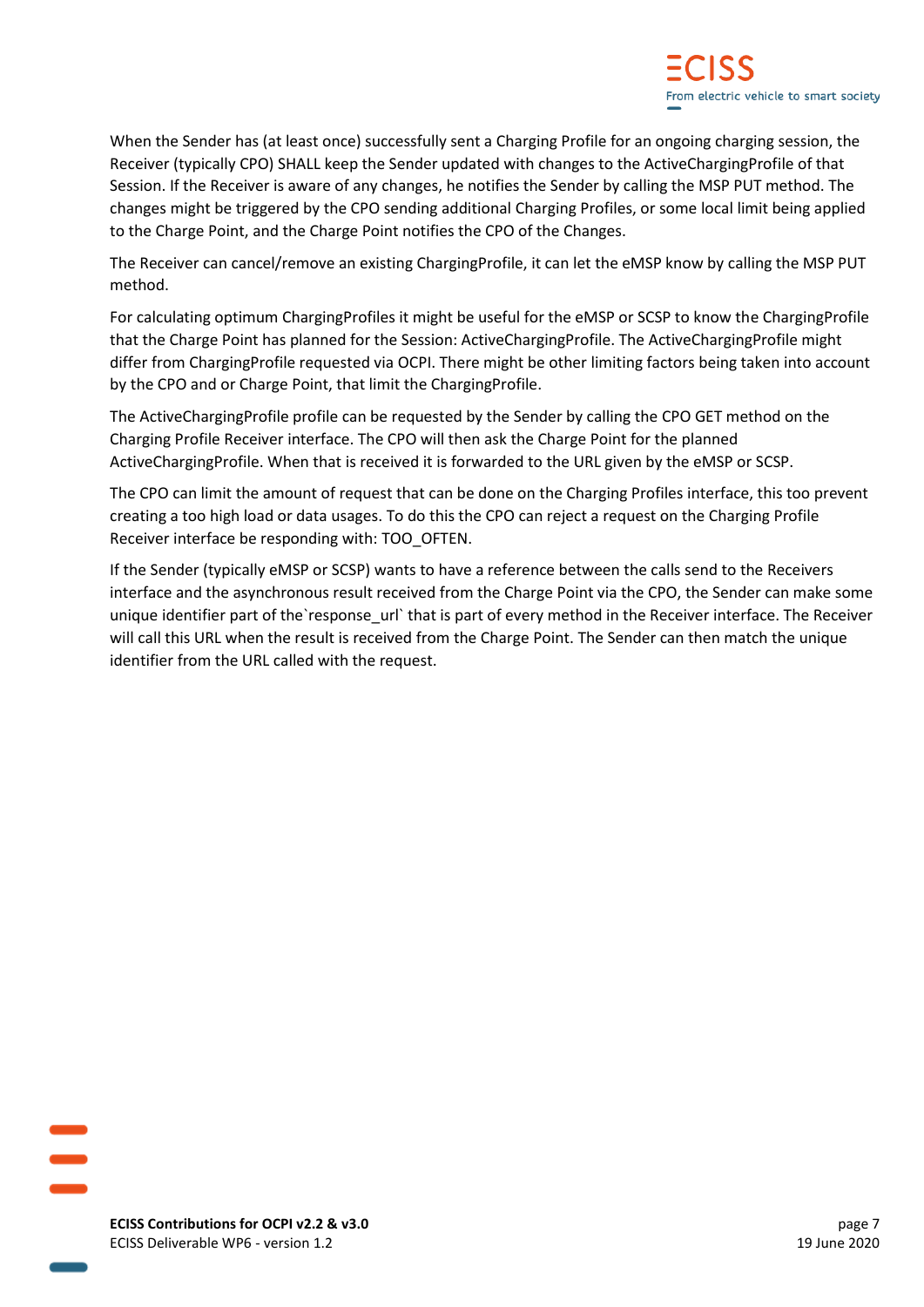# <span id="page-8-0"></span>3. Calibration support

When you bill per volume, the customer (in this case EV driver) must be able to trust that that volume is right and be able to verify it. For EV charging, this means in most situations where either time (minutes of charging) or kWh or a combination, the registration must be done via a certified, calibrated system and the EV driver must be able to verify that the information on the transaction information after charging is correct.

In Germany, this Calibration law is called "Eichrecht" and the regulators have defined specific requirements. To ensure that EV charging systems are compliant with German Eichrecht, but can also work in other countries, for OCPI so called 'signed meter values' are added to the CDRs.

This means that a CDR can (not must) contain a SignedData value via a SingedData Class. This class contains all the information of the signed data. Which encoding method is used, if needed, the public key and a list of signed values.

For the German Eichrecht, different solutions are used, all have (somewhat) different encodings. Below the table with known implementations and the contact information for more information.

| <b>Name</b>                       | <b>Description</b>                           | Contact                        |
|-----------------------------------|----------------------------------------------|--------------------------------|
| <b>OCMF</b>                       | Proposed by SAFE                             | https://has-to-be.com          |
| Alfen Eichrecht                   | Alfen Eichrecht encoding /<br>implementation | https://alfen.com/de/downloads |
| <b>EDL40 E-Mobility Extension</b> | eBee smart technologies<br>implementation    | https://www.ebee.berlin        |
| <b>EDL40 Mennekes</b>             | Mennekes implementation                      |                                |

Part of the SignedData is the SignedValue Class. This class contains the signed and the plain/unsigned data. By decoding the data, the receiver can check if the content has not been altered.